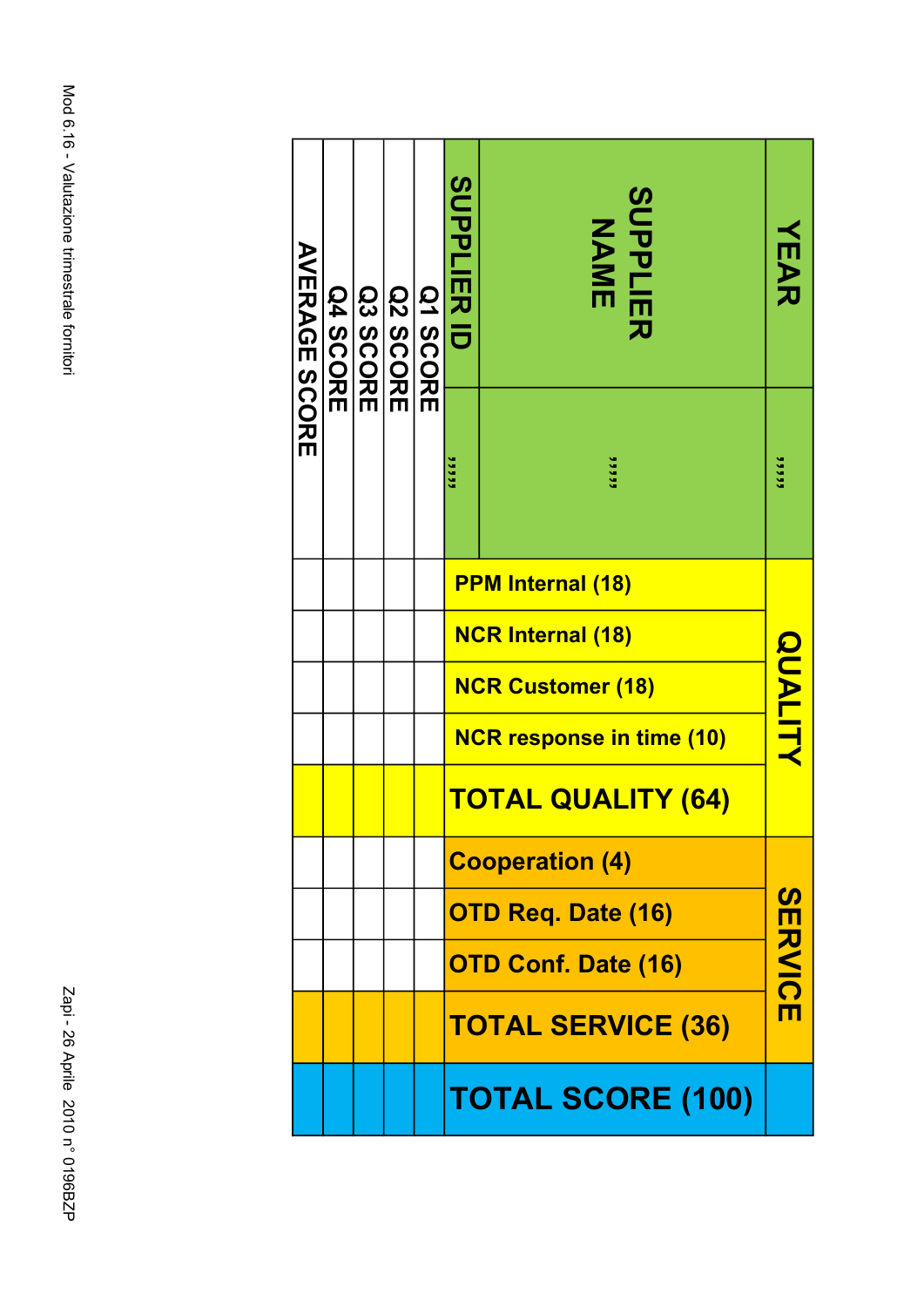| <b>INTERNAL REJECTS (ppm) vs TARGET</b> | <b>SCORE</b> |
|-----------------------------------------|--------------|
| $ppm \leq Target$                       | 18           |
| $ppm \leq 120\%$ Target                 | 16           |
| $ppm \leq 140\%$ Target                 | 14           |
| $ppm \leq 150\%$ Target                 | 12           |
| $ppm \leq 160\%$ Target                 | 10           |
| $ppm \leq 170\%$ Target                 | 8            |
| $ppm \leq 180\%$ Target                 | 6            |
| ppm ≤ 190% Target                       | 4            |
| $ppm \leq 200\%$ Target                 | 2            |
| ppm > 200% Target                       | n            |

ppm rate = # quarter defective pieces / # quarter pieces purchased

| <b>ZAPI COMMODITY</b>                     | <b>TARGET (ppm)</b> |
|-------------------------------------------|---------------------|
| <b>IMS Electronic Assembly</b>            | 500                 |
| Electronic Assembly (with ICT)            | 1500                |
| Electronic Assembly (Start-up Suppliers)  | 2000                |
| Electronic Assembly (no ICT)              | 3000                |
| <b>Printed Circuits</b>                   | 500                 |
| Cabling                                   | 500                 |
| <b>Electrical / Electronic Components</b> | 500                 |
| Heatsink / Baseplate                      | 500                 |
| <b>Metal Parts Machining</b>              | 500                 |
| <b>Plastic Moulding</b>                   | 1000                |
| <b>Rubbers</b>                            | 500                 |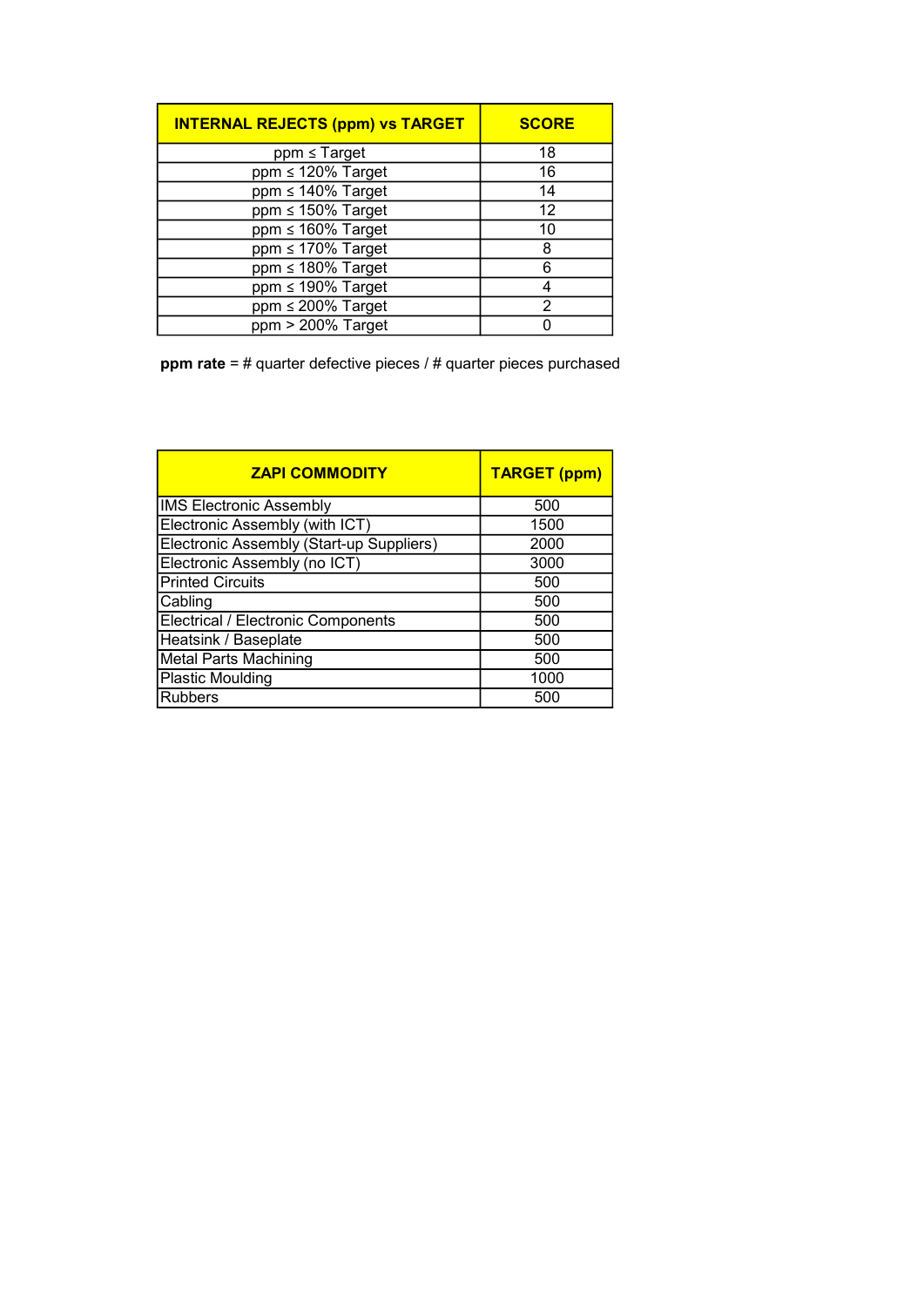| NCR Internal (OVER THRESHOLD) / Quarter | <b>Points</b> |
|-----------------------------------------|---------------|
|                                         | 18            |
|                                         | 15            |
|                                         | 12            |
|                                         |               |
|                                         |               |
|                                         |               |
| >=6                                     |               |

| <b>ZAPI COMMODITY</b>                | <b>NCR Internal</b><br><b>Threshold</b> |
|--------------------------------------|-----------------------------------------|
| <b>FR4 / IMS Electronic Assembly</b> |                                         |
| Heatsink / Baseplate                 |                                         |

| <b>NCR Customer / Quarter</b> | <b>Points</b> |
|-------------------------------|---------------|
|                               |               |
|                               |               |
|                               |               |
| $>=3$                         |               |

## NCR Definition

Internal (B issues) -> 1NCR per issue (i.e. NC->RC->CA) New NCR in case of:

• new issue (i.e. different NC)

• old issue (i.e. same NC) on new batch of same/different P/N due to ineffective containment/long term CA

Customer/OOB (C issues) -> same as B issues Customer/Field (D issues) -> 1NCR per occurrence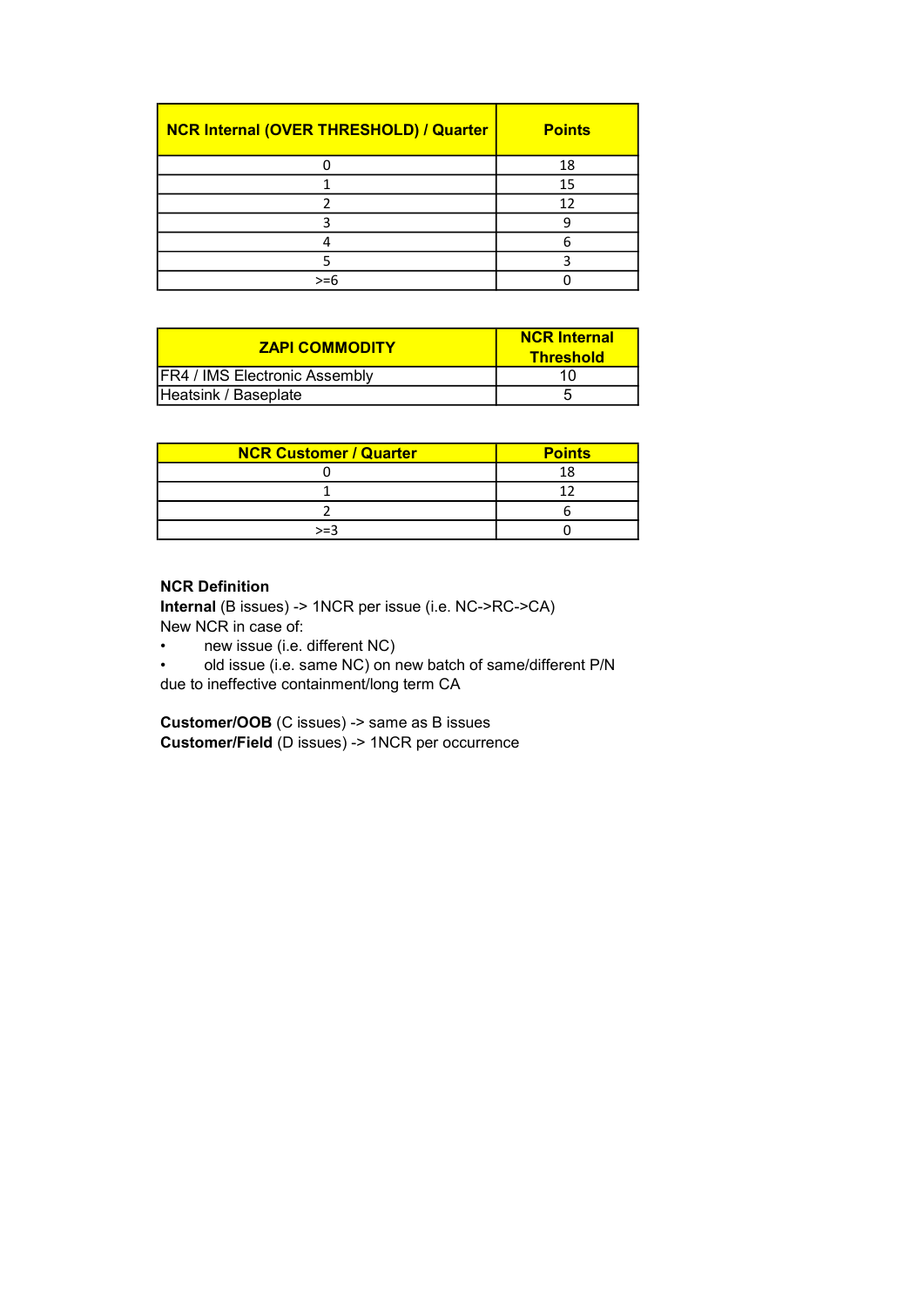| <b>NCR RESPONSE IN TIME (vs NCR No. In Quarter)</b> | <b>SCORE</b> |
|-----------------------------------------------------|--------------|
| 100% On time response received                      | 10           |
| $\geq 80\%$ Received response (*)                   | 8            |
| maximum delay < 5 working days                      |              |
| $\geq 80\%$ Received response (*)                   | 6            |
| maximum delay > 5 working days                      |              |
| $\geq 60\%$ Received response (*)                   |              |
| maximum delay < 5 working days                      | 4            |
| $\geq 60\%$ Received response (*)                   |              |
| maximum delay > 5 working days                      |              |
| < 60% Received response (*)                         |              |

## (\*) AT TARGET DATE + 10 WORKING DAYS

## RESPONSE ON TIME:

(response to claim received by ZAPI within required target date)

• up to D3 (Containment) within 5 working days after material receipt by Supplier

• up to D5 (Root Cause + Corrective Actions Plan) within 5 working days after D3

• 8D completion within target date defined in D5

Further delays must be agreed with ZAPI Rejected 8D's (e.g. unacceptable Root Cause / Corrective Actions) will not be considered as received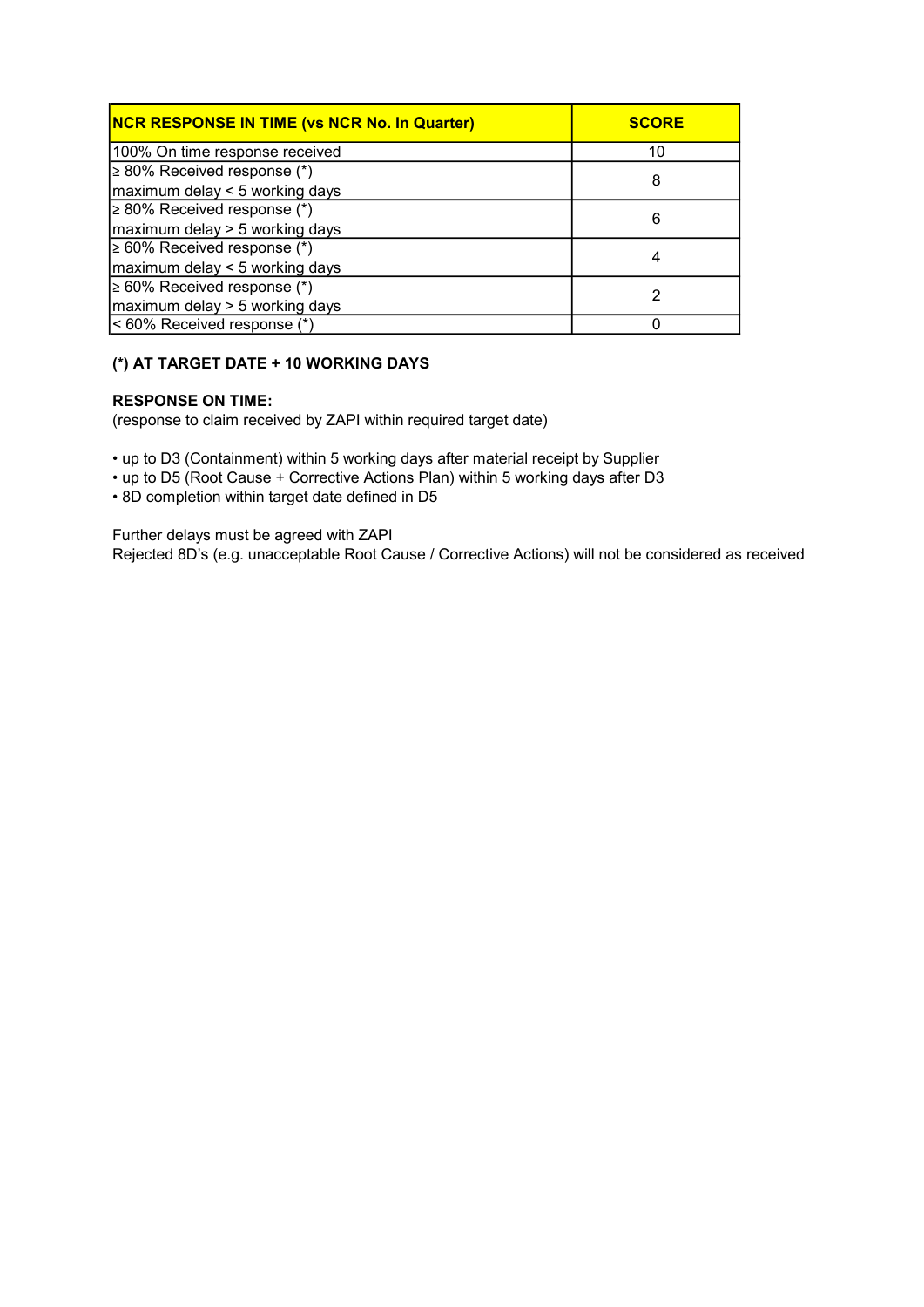| <b>OTD Confirmed Date</b> | <b>Points</b> |
|---------------------------|---------------|
| 100%                      | 16            |
| $>=98%$                   | 15            |
| $>=96%$                   | 13            |
| $>= 94%$                  | 10            |
| $=90$                     | 5             |
| $\sqrt{90\%}$             |               |

| <b>OTD Required Date</b> | <b>Points</b>  |
|--------------------------|----------------|
| $>=95%$                  | 16             |
| $>= 90\%$                | 15             |
| $>=88%$                  | 13             |
| $>= 85%$                 | 10             |
| $>= 80%$                 | 5 <sup>5</sup> |
| <80%                     | 0              |

## TBV considering actual performance